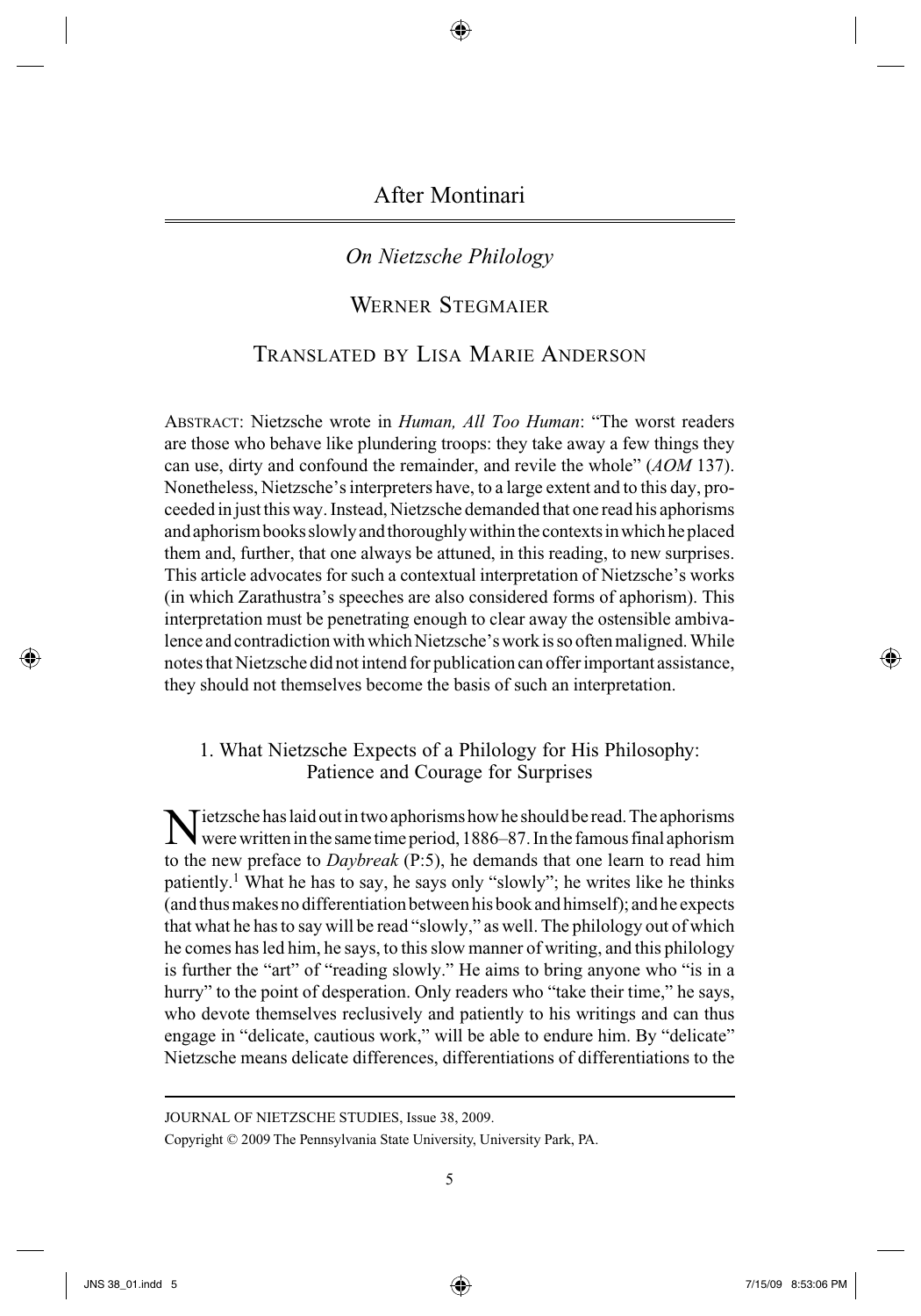point of the most delicate "nuances," which are no longer attributable to the concept itself but are, rather, a matter of "taste."<sup>2</sup> To show "caution" means to anticipate surprises; Nietzsche brings this into tension with "work" that is done in "haste," which "wants to 'get everything done' at once" and thus has no appreciation for surprises. A patient philology, on the other hand, does "not so easily get anything done" and does not aim at a conclusive and definitive end. Instead, it follows up on "reservations," keeps open the "doors" behind which something else, something unexpected, can reveal itself. A patient philology reads not only with its "eyes" but also with "delicate fingers," perceives words in their physical and sensual power of transmission, as well—a power that itself opens new doors. Nietzsche wished for such "perfect readers and philologists," for this was the way one would have to learn to read him.<sup>3</sup>

⊕

 Written just slightly later, the 381st aphorism from book 5 of *The Gay Science* , "On the Question of Being Understandable," can be seen as a pendant to the final aphorism of the new preface to  $D$ . It concerns the "brevity" of Nietzsche's texts, which is necessitated by their "matter," by the "shyness and ticklishness" of thoughts before which one recoils as before cold water, so that one can touch them only briefly:<sup>4</sup> these are "truths" "that must be *surprised* or left alone" ( *GS* 381). Nietzsche's philosophy surprises us with truths that others did not dare to think, with the histories and abysses of philosophical thought itself. Thus readers of his work need not only patience for philological surprises but courage as well for philosophical surprises. This courage, the courage to call one's own thinking repeatedly into question, is even less to be expected "of 'just anybody'" than is patience ( *GS* 381). Philosophical surprises like the ones Nietzsche offers to his readers endanger those habits of thought without which one believes one cannot live, which arise out of "need" and are necessary not just for thought but for life, as they come into contact with self-preservation.<sup>5</sup> Life necessities are not true or false. They border on thought before it can engage at all with scientific, logical necessities; they determine the range and scope of thought necessities. The more one relies on thought necessities one cannot live without, which then become habits of thought, the less one can call them into question or even allow them to be called into question, the less one can engage with Nietzsche. And Nietzsche wants to leave those thought necessities to those who rely on them. He writes that he does not want to spoil anyone's "innocence" but wants instead to "inspire" this philosophical innocence in those who are capable of living only in it. He "does not wish to be understood" by "asses" or "old maids of both sexes." The fact that they do not and cannot understand him is what produces his "style." He creates "distance" through his "more subtle laws," forbids "'entrance,' understanding." He includes some readers and excludes others; he selects them, "chooses" them. Whoever cannot endure his perilous but only quickly flashing truths can easily ignore them.

 $\leftrightarrow$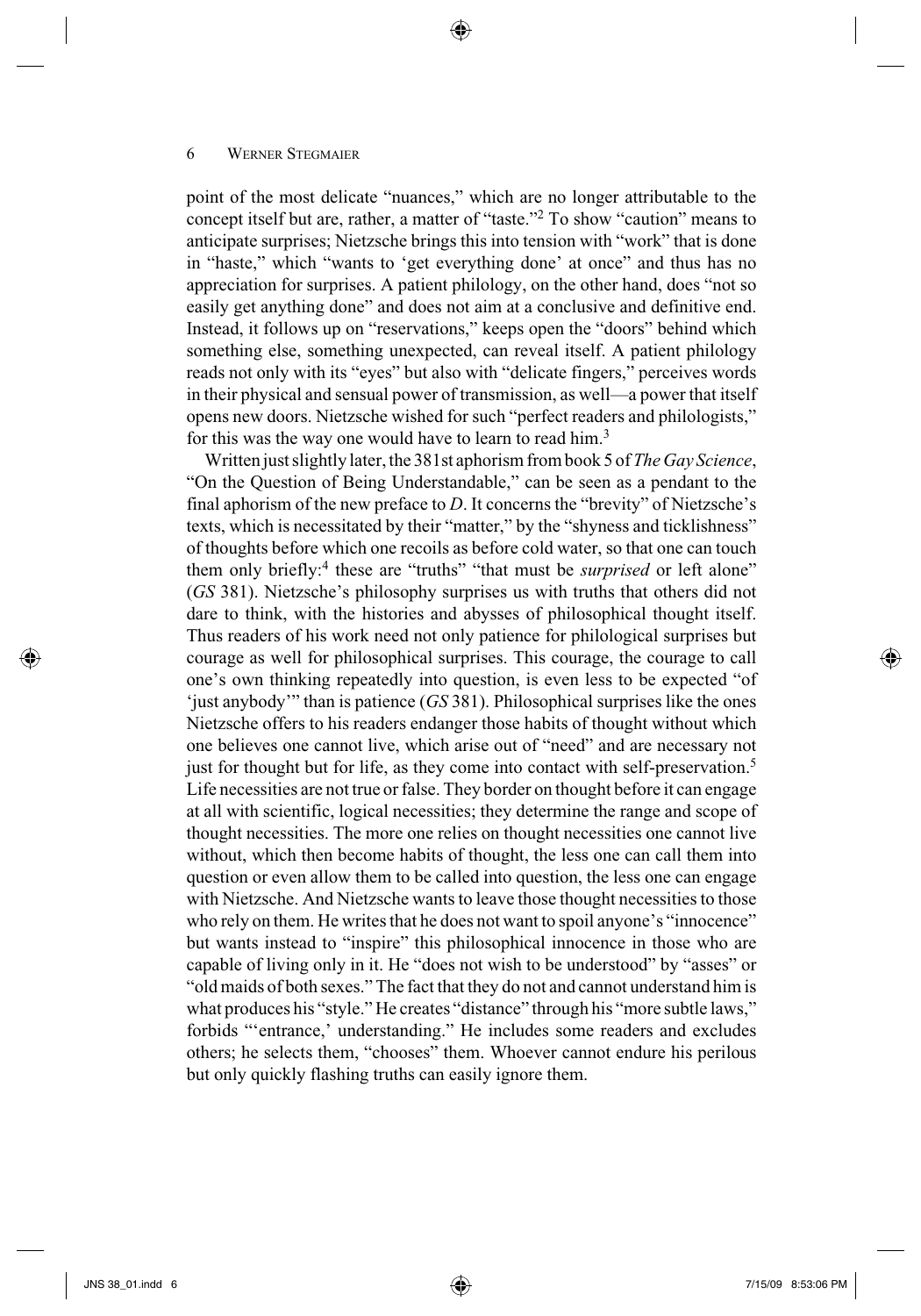#### AFTER MONTINARI<sup>7</sup>

 For this reason, Nietzsche does not secure his truths in accordance with the habits of science. He abstains completely from scientific padding; from preliminary theses and summary conclusions; from coherent, hierarchically ordered arguments; from citing sources and situating himself among fields of research; from scholarly debates with dissenting opinions in research (here he is served instead mostly by polemics); from explanatory notes (Nietzsche's mature works contain hardly any notes, though in one he formulates a research program for the science of the genealogy of morals<sup>6</sup>); and even from any fixed terminology. 7 Even (and perhaps especially) scholars can be "asses," can dismiss *a limine* as "adventures" anything that makes them uneasy in their habits of thought. Nietzsche's dangerous "truths" are still perceived by most, even by Nietzsche initiates, as adventurous and are dismissed as such; courage for his philosophical surprises is still rare.

⊕

### 2. Nietzsche's Philosophy of Surprises: A Temporal Philosophy of Time

 In the two aphorisms examined here, taken together, Nietzsche is demanding that his reader combine slowness in reading with "swiftness" and the "greatest possible suppleness" in thought ( *GS* 381), that one crouch patiently on the lookout in one's reading, so as to be able to snatch things up swiftly in his thought. Finally, in *Ecce Homo*, Nietzsche imagines the "perfect reader" of his work in the figure of a beast of prey: "When I imagine a perfect reader, he always turns into a beast of courage and curiosity; moreover, supple, cunning, cautious; a born adventurer and discoverer" (*EH* "Books" 3). Courage for surprises, for adventures, for unexpectedly and dangerously new things in thought, means forgoing all firm constancy, anything timeless, even metaphysics. In the tradition of Heraclitus, Nietzsche grappled more unreservedly than any other with time, with the temporality of all things and all thought about things. In the nineteenth century, radical affirmation of temporality was the philosophical response to Darwin's theory of evolution, as well. Nietzsche furthered philosophical thought about that theory's principle of biological life as a struggle of individuals with individuals for the procreation of new individuals—as selection among individuals. If Darwin did without the postulate of timeless biological species, the mature Nietzsche did without the postulate of timeless generalities altogether and broke in this sense with all metaphysics. 8 But if one does without timeless generalities altogether, then individuals are exposed immediately to each other and to time; they are for each other wills to power that redefine themselves again and again in their struggle with each other. If "laws are absolutely *lacking*," as Nietzsche says in *Beyond Good and Evil* , then "every power draws its ultimate

⊕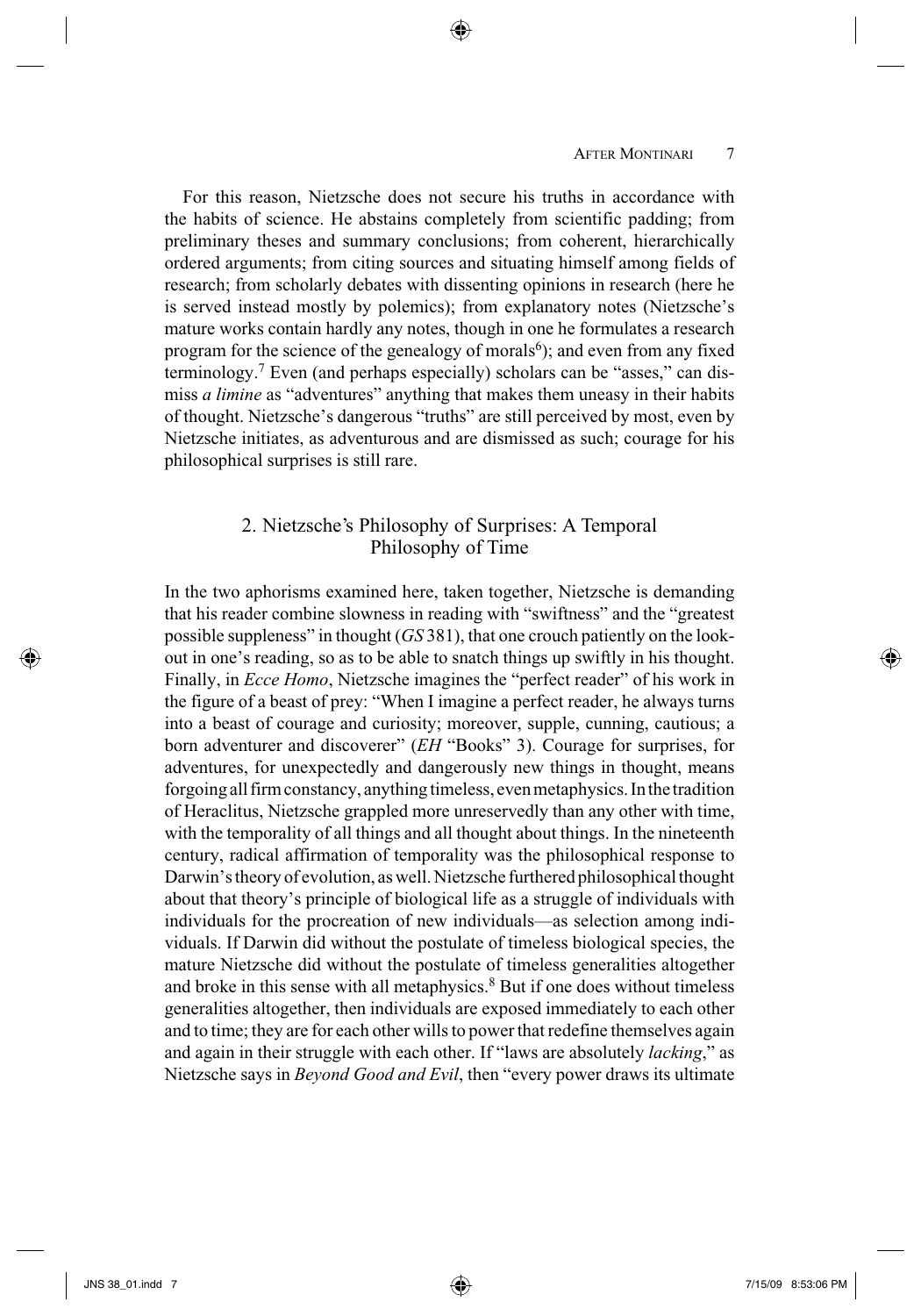consequences at every moment" (BGE 22). With his philosophical thinking of these wills to power, Nietzsche pulls every timeless generality back into temporal individuality.<sup>9</sup>

⊕

 And he carried out his radical philosophy of temporality, for its part, on consistently temporal terms, presuming no "pure" subject of philosophy with a "pure" understanding of itself. 10 The first sentence of the preface to *On the Genealogy of Morals* holds: "We remain unknown to ourselves, we seekers after knowledge, even to ourselves" (*GMP*:1). The reason for this lies, Nietzsche says, in knowledge itself. Seekers after knowledge, even and especially philosophers, forget themselves in their search for knowledge, lose sight of themselves, become blind to themselves. In order to "bring home" knowledge, they must suppress the "experiences" that attune knowledge for them and thus have neither the "seriousness" nor the "time" for them. They remain "necessarily a mystery" to themselves ( *GM* P:1). But if they, like Nietzsche, reflect upon just this fact, then they too will be surprised by themselves (*Ecce Homo*, the genealogy of Nietzsche's own thought, is a singular expression of this surprise), will encounter themselves as another, and thus as a competing, will to power. Nietzsche thinks through not only the objects of knowledge and knowledge itself but also sheer thought as a will-to-power-event that takes place involuntarily, before one arrives at logical determinations, and of which one is far more the captive than the master. $11$ 

 Even thought, "little reason" as an "instrument and toy" of the "great reason of the body"  $(ZI:4)$ , is always tied to situations and has its time therein. Nietzsche takes this temporality of thought unreservedly seriously for his own philosophy. His own writings become foreign to him over time; when he rereads them, he discovers them again and is himself surprised by them. Thus he takes up thoughts again and again in his work and thinks through them in new contexts and in new directions. Even his own philosophizing is a radically temporal one and is intended as such. Nietzsche understands every increase in temporal distance as an increase in distance to self and thus as an increase in self-critique or self-overcoming, which is in turn an increase in the scope of philosophizing.<sup>12</sup> Self-critique is an "overcoming" inasmuch as, for Nietzsche too (at least at times), self-determinations are necessary for life, to the extent that he too is an "ass." $^{13}$ 

### 3. Philology Beyond Methodical Apriorities: Communication Among Wills to Power

 A philology that aims to do justice to Nietzsche's philosophy must be attuned to the radical temporality of the latter and must therefore do without all methodical

⇔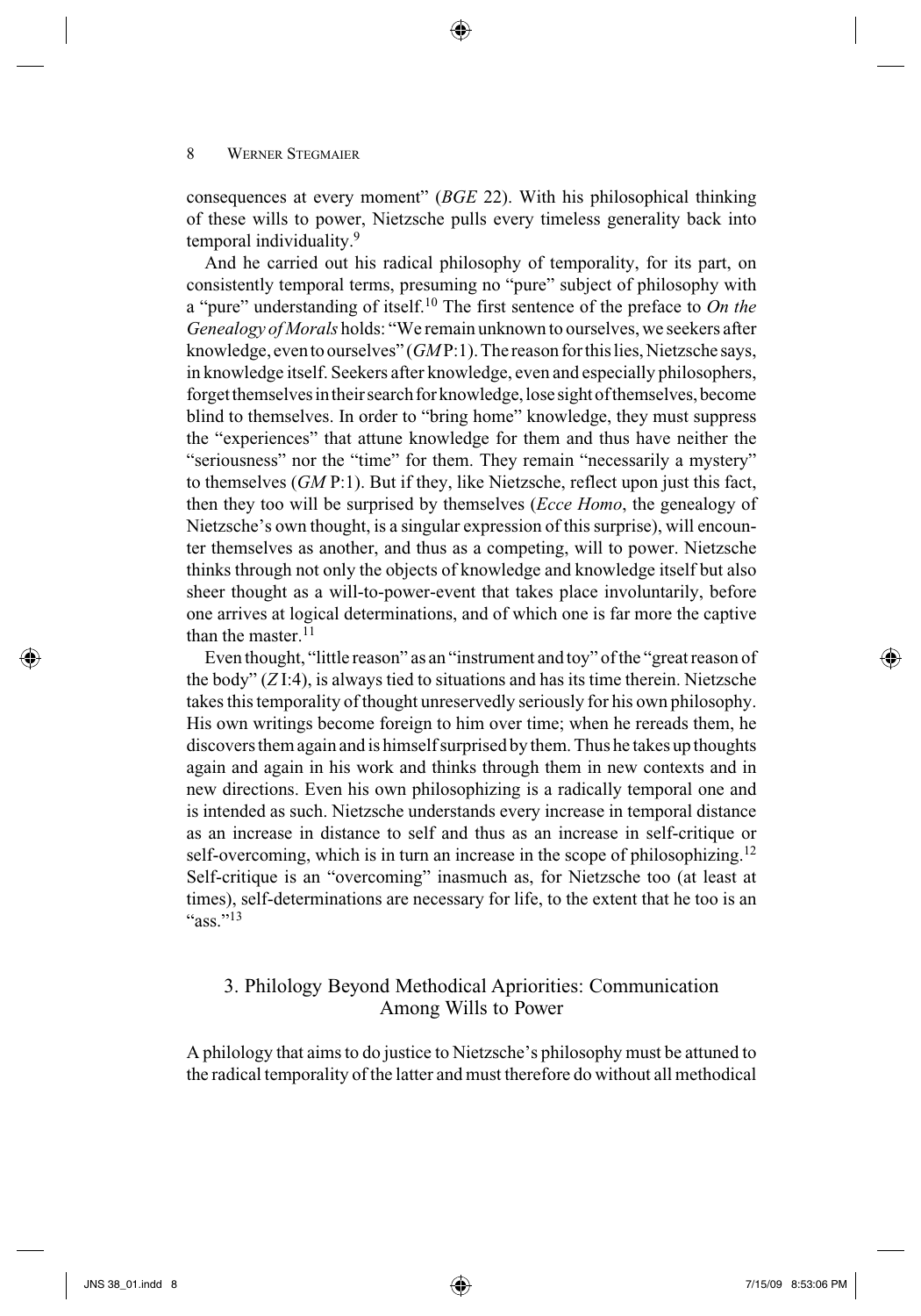apriorities. Nietzsche understood "philology" in the sense of the Ritschl school: keeping one's own interpretations, as they impose themselves involuntarily, as far away as possible from the texts—and philosophically from the facts, as well. "What is here meant by philology," he writes in *The Antichrist*, "is, in a very broad sense, the art of reading well—of reading facts without falsifying them by interpretation, without losing caution, patience, delicacy, in the desire to understand. Philology as *ephexis* in interpretation—whether it is a matter of books, the news in a paper, destinies, or weather conditions, not to speak of the 'salvation of the soul'"  $(A 52)$ .<sup>14</sup>

⊕

 Nietzsche determines philology only negatively, and since a philology of his philosophy refers not to canonical texts but, rather, to texts that concertedly explode all canons, it too cannot be determined positively. It cannot concoct a priori rules of its methods but must rather respond to surprising discoveries with surprising methods. It can thus always break down before the texts without even knowing whether it has broken down. For even in his communications as a writer, Nietzsche proceeds consistently from wills to power, which cannot help but understand differently and thus must always misunderstand each other. He communicates this emphatically to his readers. He grants them, as he says in *BGE* 27, "some leeway and romping place for misunderstanding" and is "cordially grateful for the good will to some subtlety of interpretation." At the same time, though, he surprises his readers—whom he addresses repeatedly as "friends," thereby attributing to them benevolence toward and faith in his communications—by insulting them: he can "even laugh—or get rid of them altogether, these good friends—and also laugh" (*BGE* 27).<sup>15</sup> It is certainly a condition of any Nietzsche "philology" that one be a "friend," ϕíλος, of Nietzsche's "words," his λóγοι. "Good friends," however, as Nietzsche calls them here, tend to understand each other "well" out of long-established habit, to make each other "relax" and to believe "that as friends they have a right to relax" (*BGE* 27). "Good friends" of Nietzsche's writings no longer count on the surprises in them but, rather, depend on wellrehearsed routines and methods of reading and understanding—and thus run the risk of misunderstanding Nietzsche completely and becoming laughable in his eyes. *Beyond Good and Evil* 27 puts Nietzsche philologists in a double bind: they will only read Nietzsche well with the benevolence and trust of a friend; but they may not trust in this friendship to which Nietzsche constantly invites them. 16 They may be friends only with reservations and only for a time, may be only cautious friends. Nietzsche's "good friends" are not already "good readers" of Nietzsche, the good readers he says he deserves, readers who read him "the way the good old philologists read their Horace" (*EH* "Books" 5). It is when one believes most firmly to have understood Nietzsche that one runs the greatest risk of misunderstanding him. A philology that does justice to Nietzsche's philosophy is a philology without assurances.

⊕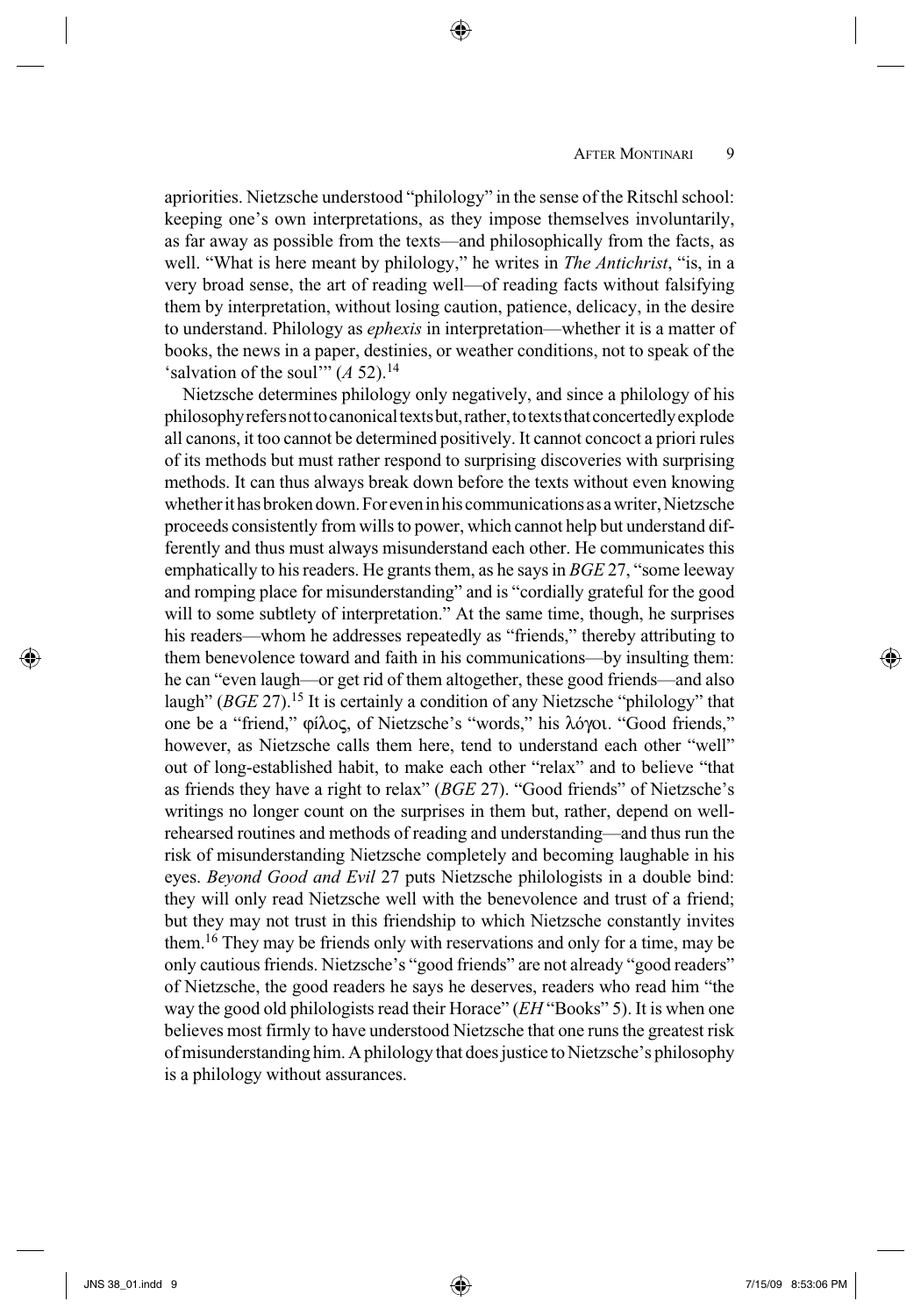# 4. Antiphilology I: Expecting Timeless Doctrines of Nietzsche's Philosophy

⊕

 It is precisely because Nietzsche makes it difficult to understand his philosophy that it requires interpretation, and interpretations are only accepted if the interpreters who put them forth are reasonably sure of them (this will be the case for the interpretation I am presenting here, as well). And Nietzsche interpreters must not only be reasonably sure of their interpretations; they must also "finish" them within a limited time, to the extent that they formulate them in lectures, essays, or books. Their "need" is to commit themselves, at least provisionally, to their interpretations. In so doing, they are already proceeding antiphilologically, according to Nietzsche. This is even more strongly the case for interpreters who define Nietzsche's philosophy, in order to substantiate or to controvert it, as a set of "doctrines." It is most strongly the case for the one Nietzsche interpreter who has wielded the most international influence, Martin Heidegger. Heidegger's principal approach was to reduce Nietzsche's philosophy to a few basic doctrines (primarily those of the death of God, nihilism, the overman, will to power, and the eternal recurrence of the same), to isolate them from the context of their texts, and to insist upon their cohesion as *one* doctrine. He expected of Nietzsche's philosophy a traditional system that could be analyzed by traditional methods and largely ignored the significant forms of Nietzsche's philosophical writing: the treatise, the essay, the maxim, the aphorism book, the epic-dramatic didactic poem, the lyric poem, the polemic pamphlet, the notation. In interpreting as metaphysics the systematic cohesion that he sought in Nietzsche's philosophy—"Nietzsche's doctrine does not overcome metaphysics: it is the uttermost unseeing adoption of the very guiding projection of metaphysics"—he gave Nietzsche's supposed doctrine the appearance of timelessness.<sup>17</sup>

 But Nietzsche presented these doctrines only partly in his own name and placed many instead into the mouth of Zarathustra, with whom he did not want to be confused and who also taught countless other doctrines that are no less important. Just as Plato used Socrates as a "semiotic" ( *EH* "Untimely Meditations" 3) and allowed him to present a doctrine of ideas—which was different in different dialogues and eventually disproved in all its parts in Parmenides' dialogue—without asserting that doctrine himself, Nietzsche avails himself, in Zarathustra, of the semiotic of a teacher, leaving his own position toward Zarathustra's doctrines unclear. But he does allow Zarathustra to fail with those doctrines and does not provide him a public that understands them. 18 Zarathustra, who went to the marketplace to proclaim his doctrine of the overman, retreats when ridiculed for it with only a few friends, only to be misunderstood by them as well, so that he speaks only with his animals, who then misunderstand him as well. For it is not Zarathustra who formulates a doctrine of eternal recurrence of the same but, rather, his animals, who, Nietzsche has Zarathustra add, turn his crushing

 $\leftrightarrow$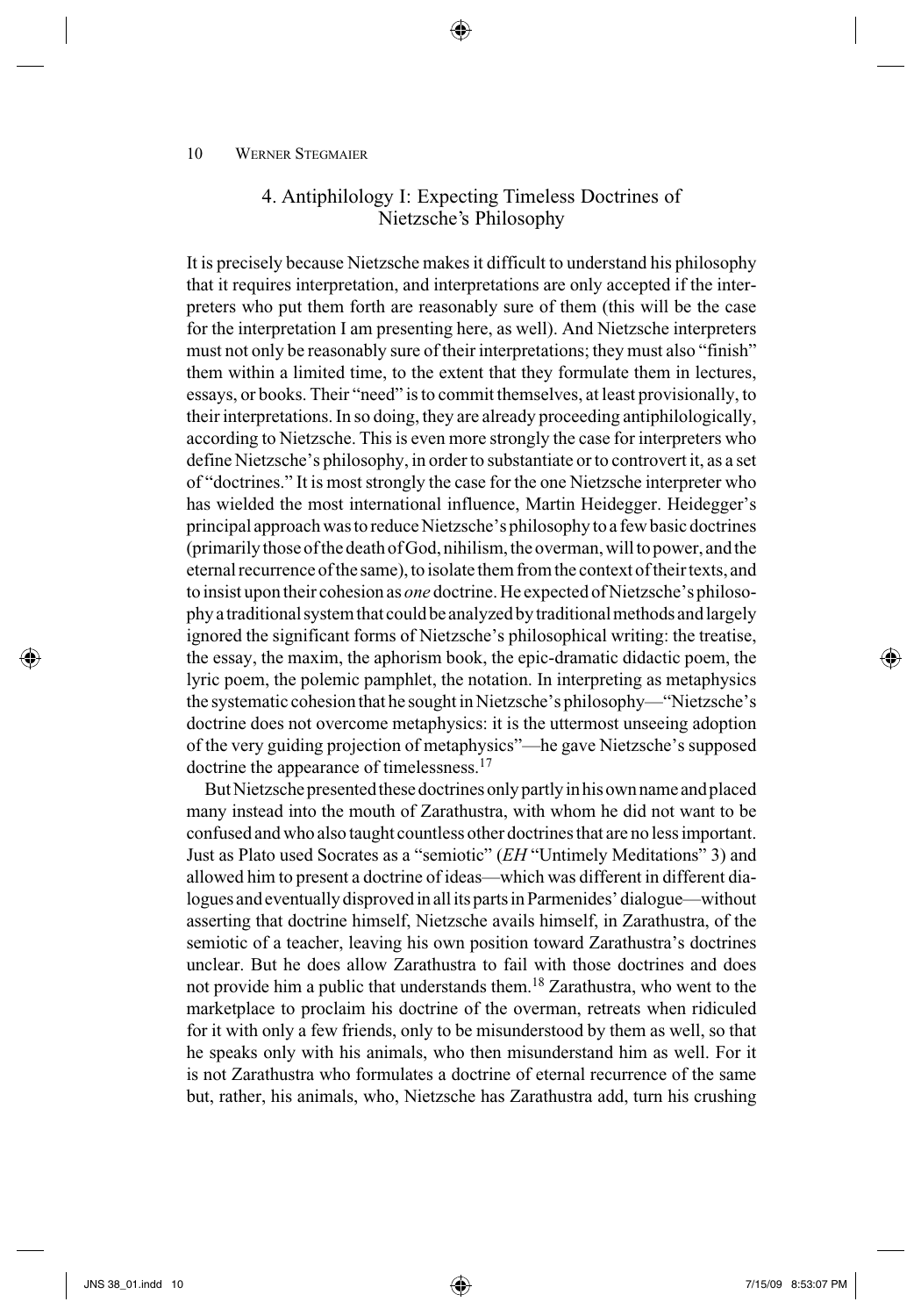thought into a "hurdy-gurdy song" that is easily understood at the marketplace ( *Z* III:13.2). It is the animals, not Zarathustra, who "know" *that* he teaches and *what* he teaches; Zarathustra remains in the dark to the end, awaiting a "sign" (see *Z* IV:20). And Nietzsche does not have Zarathustra link the aforementioned doctrines systematically together, nor did he ever do so himself. In the aphorism books that follow, these doctrines recede considerably—the doctrine of will to power less so, as it also determines the form of its communication, but certainly the doctrine of the overman and of the eternal recurrence of the same. Book 5 of *GS* , which has received little attention from Nietzsche interpreters, mentions none of these doctrines, and it is a summary of Nietzsche's thought up to that point, perhaps the most mature expression of his philosophy. 19 It is well known that Nietzsche himself unmistakably refused to lay claim to a system. 20 Jean Granier and Wolfgang Müller-Lauter have clearly shown that Heidegger's interpretation of the will to power as a principle of metaphysics—of a final, complete metaphysics—is a matter of bad philology. 21 Moreover, Heidegger drew heavily upon the edition of *The Will to Power* edited by Elisabeth Förster-Nietzsche and Heinrich Köselitz, which is no longer authoritative since the new edition from Nietzsche's *Nachlass* was published by Giorgio Colli and Mazzino Montinari. 22

⊕

# 5. Antiphilology II: The Dogma of Ambivalence and Inconsistency in Nietzsche's Philosophy

 Heidegger's demand for a systematic unity among these supposedly central doctrines is nonetheless still dominant in Nietzsche interpretation, even if it is being pursued in a more differentiated way.<sup>23</sup> Systematic unity means clarity of interpretation, deducibility from principles, universality, totality, and thus finality of outcomes. And with all of that, the certitude of interpretation grows. But as difficult as systematic unity is to establish in Nietzsche's philosophy, as controversial as it thus remains, still, the search for certitude of interpretation could be one way of making oneself comfortable with Nietzsche's texts. For systematic unity can only be won from Nietzsche's diverse work if one abandons the diversity of the texts themselves. Any interpretation that takes systematic unity as the measure of Nietzsche's philosophy, and thus accuses him of ambivalence for not adhering to it, is openly antiphilological in the Nietzschean sense. And the claim of Nietzsche's ambivalence has become a dogma of Nietzsche research, repeated unremittingly in both scholarly and popular opinions about Nietzsche, without thereby becoming any more true. Nietzsche tolerated "ambiguity" neither in others nor in himself; declaredly, he wanted to be "unambiguous" in his life and in his writing. 24 His writings become ambivalent or ambiguous only when concepts are taken out of their contexts or are generalized away from them altogether, so as to be incorporated into a system. By accusing Nietzsche

⊕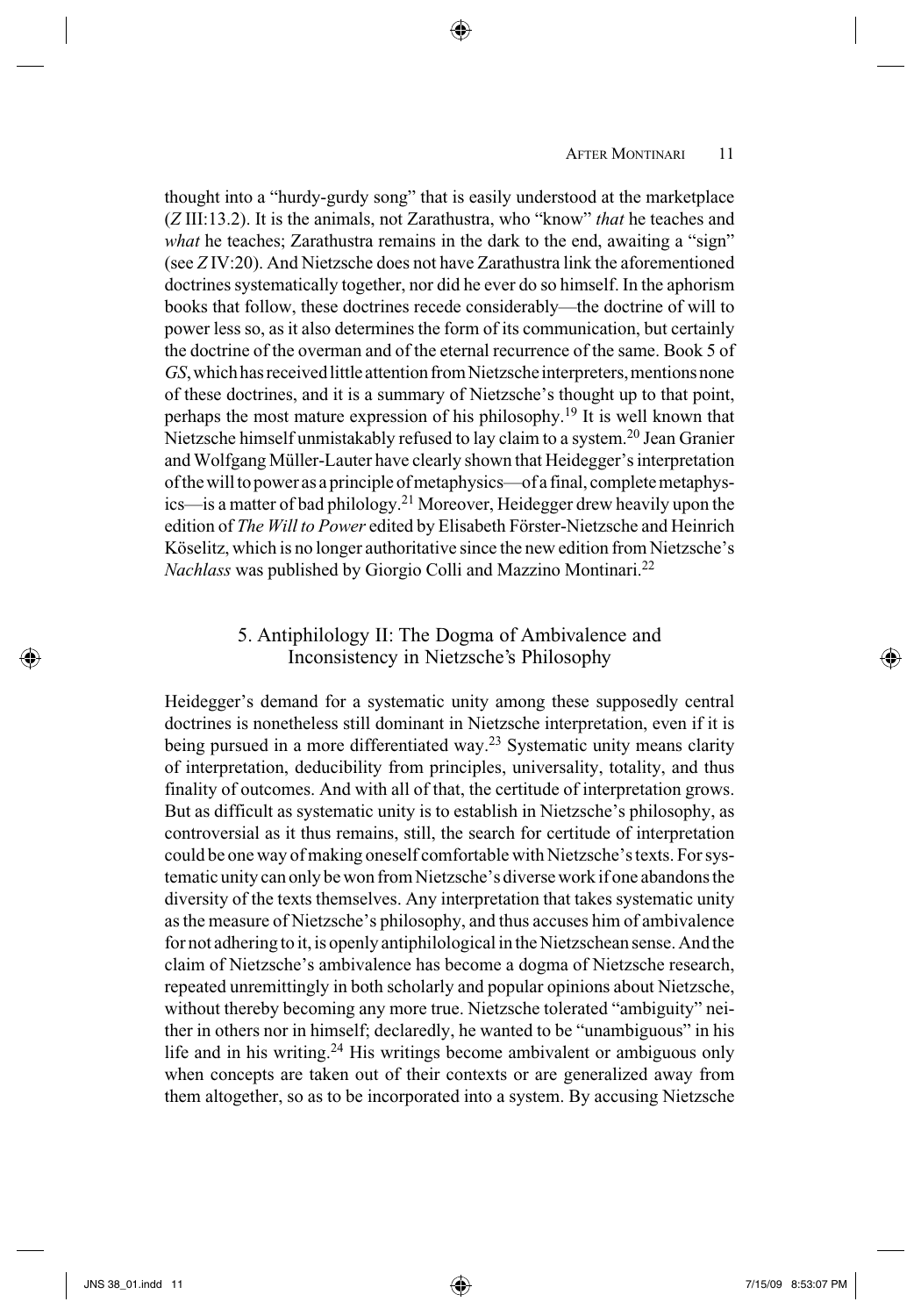of ambivalence, interpreters make room for their own systematizations of his philosophy. Yet, in many contexts, the signs of language *must* be ambiguous. For if they are to be acquired within a limited time, they must be limited in their number but still be applicable in the innumerable contexts in which they then necessarily take on different meanings and in the spaces—again, limited—in which their meanings shift.<sup>25</sup> Their meanings must be "fluid," according to *GM* II:12<sup>26</sup> This fluidity of meaning, like the conditions of linguistic usage itself, is difficult to sustain philosophically, and it is in the power to do so that the power of philology for Nietzsche's philosophy lies. Every interpretation that insists upon finality and certitude is compromised by this power—and Nietzsche compromised himself deliberately, to allow others to be compromised by him.<sup>27</sup> Thus, to accuse Nietzsche's philosophy of ambivalence is to position oneself outside a philology that does justice to it.

⊕

### 6. Nietzsche Philology I: A Genealogy of Nietzsche's Published Texts

 Antiphilological dealings with Nietzsche's philosophy emanate primarily from the compilation of WP, which Elisabeth Förster-Nietzsche proclaimed to be Nietzsche's "magnum opus." But even the new edition of the notations from Nietzsche's *Nachlass* (in which Giorgio Colli and Mazzino Montinari provide versions corrected according to the manuscripts, as well as a chronological arrangement) has not resolved the obsession with the *Nachlass* . Believing still that this is Nietzsche's thought proper, bluntly formulated, scholarship has placed it on an equal footing with the work he himself published and intended for publication, if not above that work. This too is highly dubious from a philological perspective. For one thing, one is dealing here not, as Montinari showed, with "Fragments," with elaborated texts broken off solely in their composition, but instead with notations, pregnant though their formulation might be.<sup>28</sup> In his notations, Nietzsche articulates thoughts and the relationships between them initially for himself. And one makes a note for oneself only of that which one could forget, which one does not want to forget, including, quite possibly, formulations. But one will not forget one's most important thoughts, the ones that do not let one go; one does not need to make a note of them. Thus we may not assume that "Nietzsche's philosophy proper" is to be found especially in his notations, 29 and it is philologically disingenuous to regard the notations in the *Nachlass* as fragments of Nietzsche's true "doctrine."

 In his notations, Nietzsche recorded the fruits of his reading, ideas, schemata, trains of thought, and drafts. He experimented with them, rewrote them, regrouped them—and then decided very freely, in his publications, whether to revert to them or not. If he did publish them, then he rarely did so as he had first formulated them.

⇔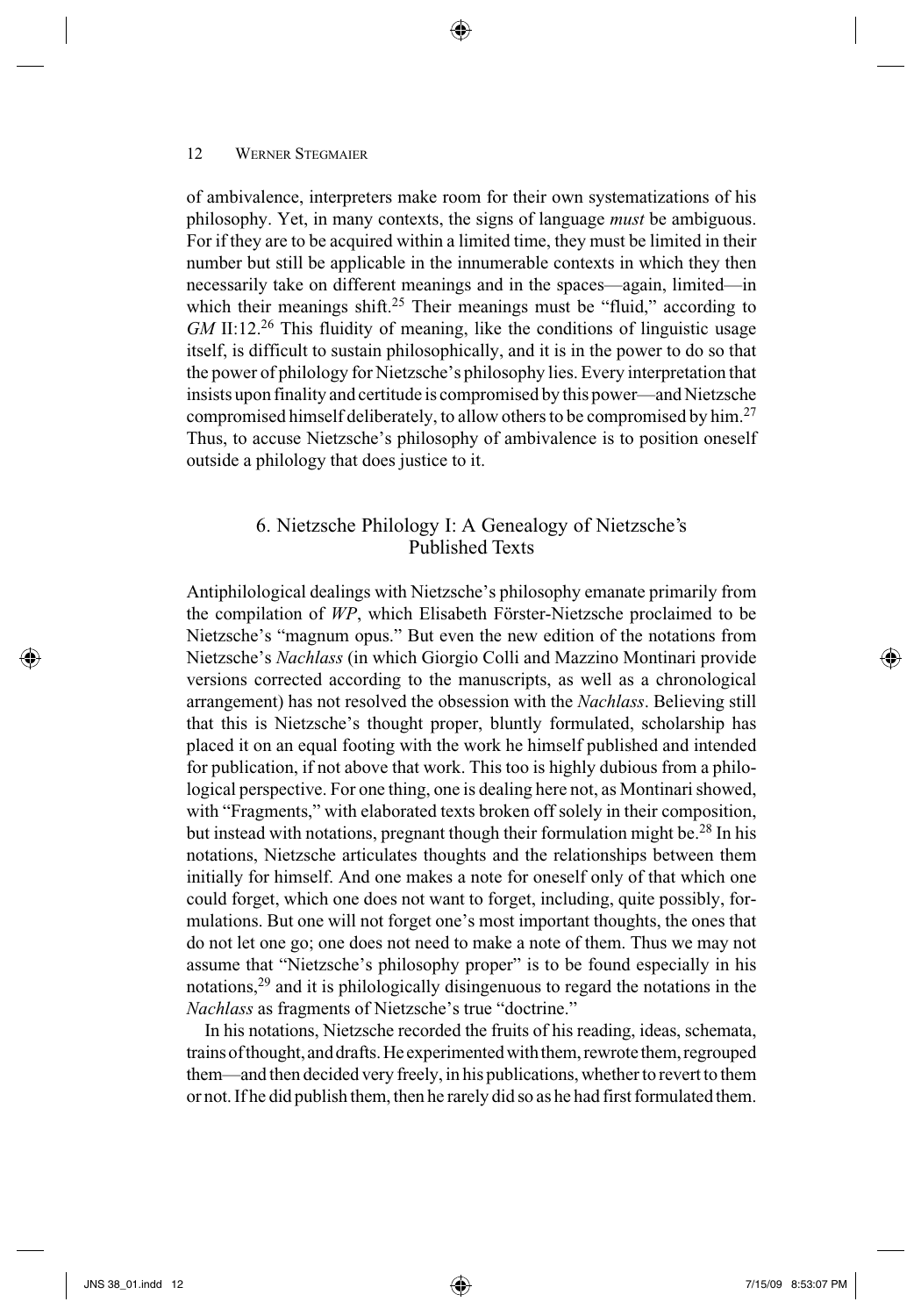According to philological principles, only the published version (or, in the case of the last writings, the version intended for publication) can be the valid version. Those are the only versions Nietzsche authorized, and, in accordance with the "more subtle laws" of his style, he published them in such a way that even "good friends" should be unsettled in the security of their interpretations. "Good readers" should adhere to this fact. 30 Of course, this does not render the notations in the *Nachlass* superfluous. For one thing, one can follow in them the development and formulation of Nietzsche's thoughts and see which thoughts and formulations won out in his decisions—an exercise from which important interpretive clues can be won. The aforementioned twenty-seventh aphorism from *BGE* is a good (and famous) example, as is, for the interpretation of an entire work, the preparation of the *Dionysian Dithyrambs* in the *Nachlass* . 31 This is how Montinari wanted the *Nachlass* to be used, in conjunction with the study of Nietzsche's sources.<sup>32</sup> The new edition of the late *Nachlass* , edited by Marie-Luise Haase and her colleagues in section 9 of Nietzsche's works, which further clarifies the decisions Montinari made from among the often numerous variants Nietzsche tried out, now allows one to follow carefully Nietzsche's working through his notations in all variants and to compare it with the facsimiles, which have been preserved on CD-ROM.<sup>33</sup> Moreover, one can glean from the *Nachlass* what Nietzsche did *not* publish, or at least not in the form in which he made note of it, whether because it did not seem worth communicating, or because it did not seem ready for communicating, or because his readers did not seem ready for it, or because it was too valuable to him to be communicated to them.<sup>34</sup> No one has yet studied cohesively which topics and thought patterns Nietzsche reserved for his notations and did not publish. The most obvious example is the so-called scientific proofs of recurrence. But Nietzsche also left unpublished his most aggressive thoughts about race and breeding and the less spectacular but philosophically more revealing differentiations among his concepts of the sign, thought, and interpretation, among other things. 35 It would be worth probing into why Nietzsche did not publish such concepts, or did so only limitedly, instead of treating them simply as further doctrines.

⊕

# 7. Nietzsche Philology II: The Infinite Philology of the Aphorism Books

 Even the formulations of Nietzsche's thought that were published (and intended for publication) are never, for him, final. Their process of transformation continues in his published work, as well: Nietzsche repeatedly took up his thoughts anew, combined them repeatedly with other thoughts, placed them repeatedly into new contexts, and thus furthered them. Nothing is completed in his work, nothing is final, and he seems to have had no intention toward completion or finality. Completion and finality are the distinguishing features of the kind of

⊕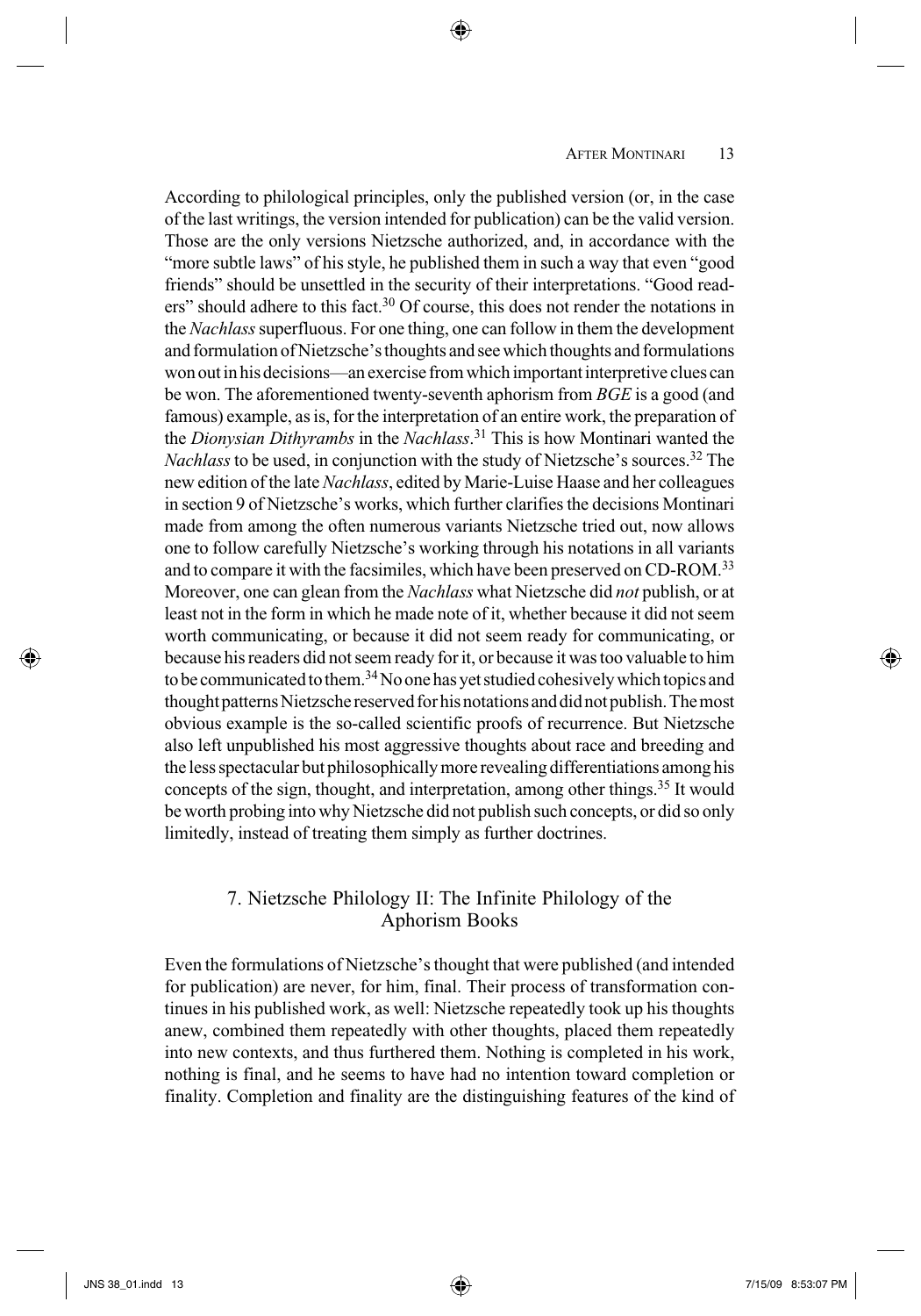philosophical system that Nietzsche did not desire. 36 Nonetheless, an author must come to a preliminary completion, to a preliminary finality, in every work, every chapter, every sentence. The literary form that Nietzsche found for his philosophizing, which drew always only preliminarily to a close, is the aphorism book. This is the form of preliminary completion, of philosophizing temporarily. 37 In aphorisms it is the context and not the system that matters.<sup>38</sup> Whether they encompass one sentence or texts of multiple pages, they are intellectual contexts without methodical development of thoughts, without a principle of development, and without results of development in an explicit, logical system but with open emphases and open connective possibilities. 39 Aphorisms are thus, as forms of attempt, of *essais* , well suited to put forth surprising thoughts whose effect is in this surprise and not in their rationale; Nietzsche gives rationales almost exclusively in places where they themselves come as a surprise. And as forms of intellectual surprise, they gladly leave the reader leeway and romping place for understanding and misunderstanding, a space that readers automatically take anyway because they absolutely need it for their own thought and life. As a literary form, the aphorism book keeps meaning always in flux; it does not merely facilitate temporary understanding but in fact compels it. But each aphorism too is completed in itself, and in this completion, it can stand for itself and in this way become, when masterfully composed, a "form of 'eternity.'" Nietzsche is not afraid to reanimate key concepts of the old metaphysics ("substance," "form," "immortality," "eternity") and to dilute them ("a little immortality," "forms of 'eternity'"): "To create things on which time tests its teeth in vain; in form, in *substance* , to strive for a little immortality—I have never yet been modest enough to demand less of myself. The aphorism, the apothegm, in which I am the first among the Germans to be a master, are the forms of 'eternity'; it is my ambition to say in ten sentences what everyone else says in a book—what everyone else does *not* say in a book" (*TI* "Skirmishes" 51).<sup>40</sup>

⊕

 Nietzsche philology, to Nietzsche's mind, must be a philology of the aphorism books—the art of reading aphorisms first in their own self-contained contexts, second in the equally self-contained context of the books into which Nietzsche arranged them, and finally in the open context established among his books themselves, which even Nietzsche could survey only with difficulty, so that he had to reappropriate it again and again. Though attempts at a philology of the aphorism books are few, those that exist are certainly significant.<sup>41</sup> Each thought in an aphorism can become the source of a perspective for the other thoughts Nietzsche presents there, or in the aphorism book as a whole, or in his work as a whole and can shed its own light on those thoughts. Aphorisms, like the "world" they treat, encompass " *infinite interpretations* " ( *GS* 374). The philology of the aphorism thus becomes an infinite philology.

 In the twentieth century, Nietzsche researchers compiled, in a great collective effort, an overview of Nietzsche's philosophy—of its themes, terms, forms, and

 $\leftrightarrow$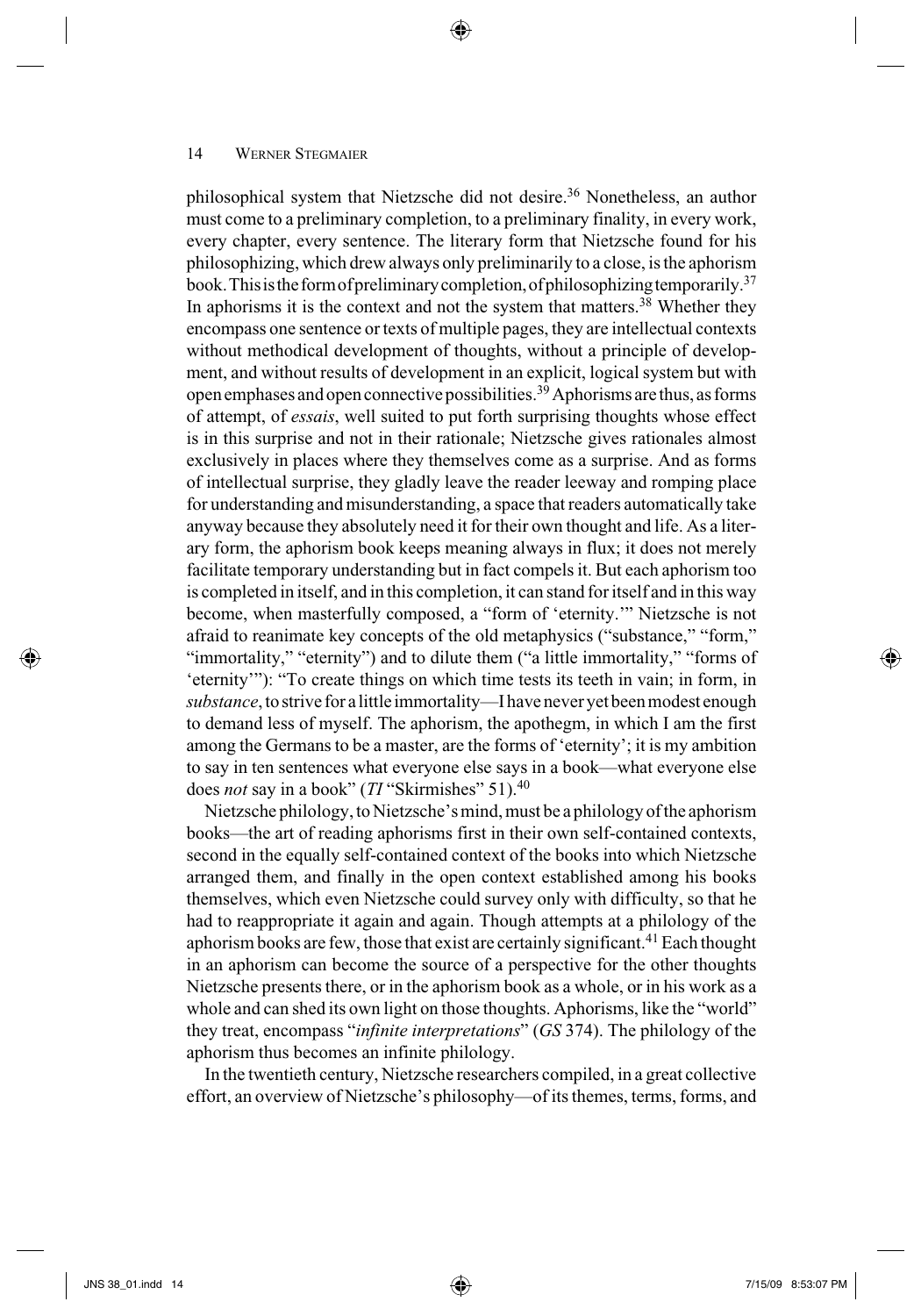styles; its traditions, sources, and biographical backgrounds—and, in so doing, tested out systematic possibilities of interpretation. In the process, Nietzsche's work showed itself to be inexhaustible and boundless. In the face of such inexhaustibility and boundlessness, it fell to each interpreter to find a systematic possibility of interpretation from which one could make something, which one could come to terms with and live with. Each interpreter compromised himself with his interpretation. For the systematic interpretations that established this overview, helpful and indispensable though they were (even in their confusing multiplicity), inevitably abandon the particular, overlook—that is, ignore—the particular aphorisms that only the mature Nietzsche (of whom they all spoke) expressed in austere and yet always surprising compositions. To do so is to proceed like the "*worst readers*": "The worst readers are those who behave like plundering troops: they take away a few things they can use, dirty and confound the remainder, and revile the whole" (*AOM* 137). Now we have devised enough overviews and systematic interpretations. The preparations have been made for Nietzsche philology as an infinite philology of Nietzsche's aphorisms, which can now approach the particular aphorisms. The infinite philology of the aphorisms, of their contexts in the aphorism books and their genealogy in the *Nachlass* notations, could be the task of future Nietzsche research.

> *Universität Greifswald stegmai@uni-greifswald.de*

### **ACKNOWLEDGMENTS**

 This article was presented at the international colloquium "Nietzsche et la philologie," organized by Jean-François Balaudé and Patrick Wotling in Reims and Paris/Nanterre, October 19–21, 2006. I wish to thank Patrick Wotling for his French translation and Lisa Anderson for her English translation of it. The German version was published in *Nietzsche-Studien* 36 (2007): 80–94.

#### **NOTES**

1. See also, for example, *D* "On the Future of Our Educational Institutions" 2.

 2. See Werner Stegmaier, *Philosophie der Fluktuanz. Dilthey and Nietzsche* (Göttingen, Germany: Vandenhoeck und Ruprecht, 1992), especially 348. Patrick Wotling's *Nietzsche et le problème de la civilisation* (Paris: Presses Universitaires de France, 1995), which also deals with reading and understanding Nietzsche, begins with Nietzsche's statement, "I am a nuance" (*EH*  "The Case of Wagner" 4).

 3. *Translator's note*: Translations of Nietzsche's published works in this article are taken from standard sources, with minor alterations made where necessary. Translations from the *Nachlass* and from other German sources are my own.

 4. For an extensive interpretation, see Werner Stegmaier, "Zur Frage der Verständlichkeit. Nietzsches Beitrag zum interkulturellen Kommunizieren und Philosophieren," *Allgemeine Zeitschrift für Philosophie* 32, no. 2 (2007): 107–19.

 5 See *GS* 345: "It makes the most telling difference whether a thinker has a personal relationship to his problems and finds in them his destiny, his distress, and his greatest happiness,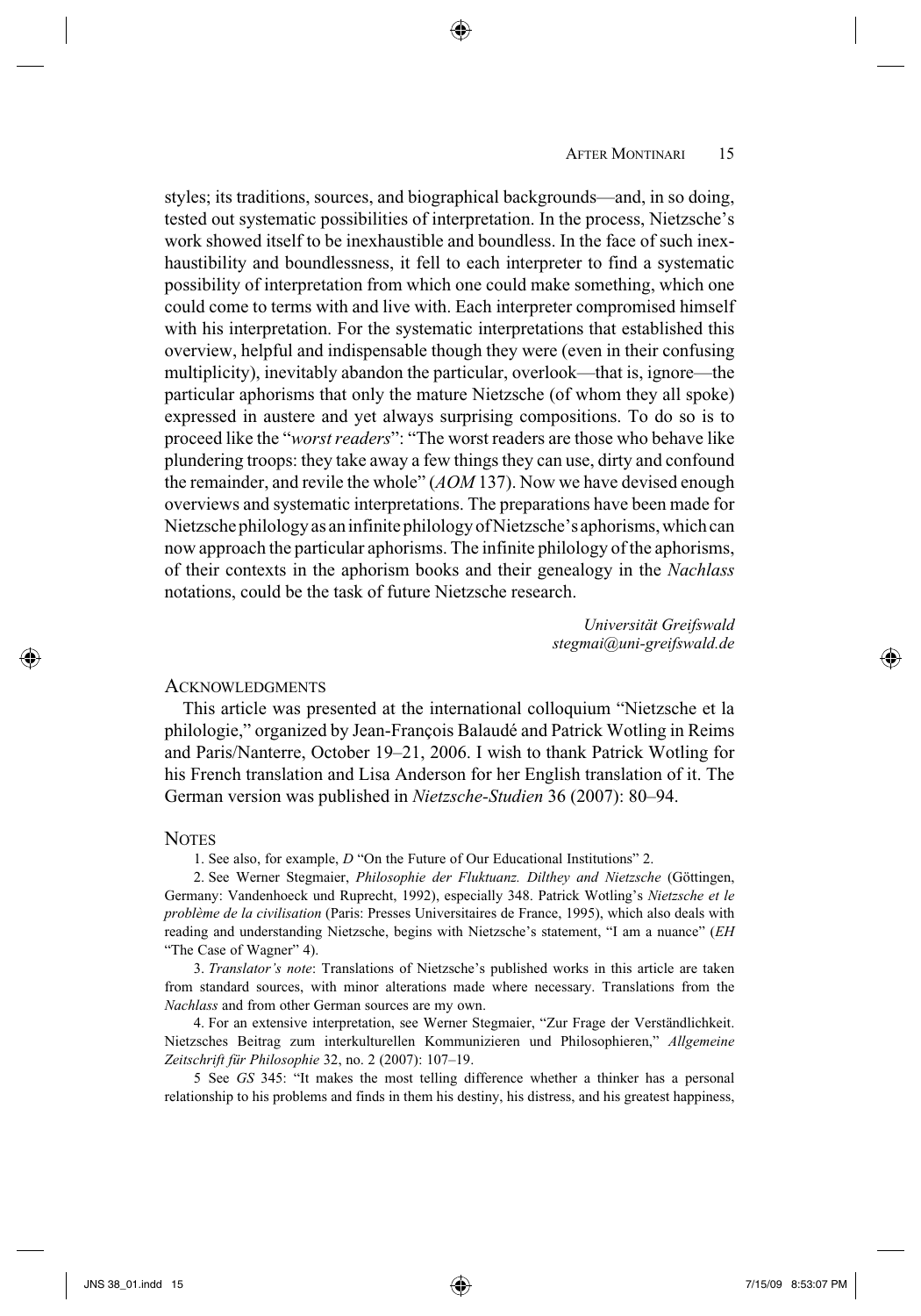or an 'impersonal' one, meaning that he can do no better than to touch them and grasp them with the antennae of cold, curious thought."

 6. See *GM* I:17. Nietzsche included three further notes in *The Case of Wagner*: on the translation of the word *Drama* (*CW* 9), on Wagner's national extraction (*CW* "Postscript"), and on the difference between noble and Christian morality in his *GM* (*CW* "Epilogue").

 7. Among the few exceptions are the terms *phenomenalism and perspectivism*, the only ones under which Nietzsche himself placed his philosophy in his published work or in work intended for publication (*GS* 354; cf. *A* 20).

 8. This allows completely for a detailed critique of Darwin and Darwinism, especially of its moral postulates and consequences. See Gregory Moore, *Nietzsche, Biology, and Metaphor* (Cambridge: Cambridge University Press, 2002); as well as Martin Stingelin, "Nietzsche und die Biologie. Neue quellenkritische Studien," *Nietzsche-Studien* 32 (2003): 503–13.

 9. See Josef Simon, *Philosophie des Zeichens* (Berlin: Walter de Gruyter, 1989), 131–33, "Nietzsches Ablösung der Ontologie."

10. See Günter Abel, "Logik und Ästhetik," *Nietzsche-Studien* 16 (1987): 112–48, especially 119.

 11. See, for example, *D* 129; *GM* II:12; and *Nachlass 1885, KSA* 11:38[1] and [2]. See also Abel, "Logik und Ästhetik," 125–29.

12 See *BGE* 257 on "the craving for an ever new widening of distances within the soul itself, the development of ever higher, rarer, more remote, further-stretching, more comprehensive states—in brief, simply the enhancement of the type 'man,' the continual 'self-overcoming of man,' to use a moral formula in a supra-moral sense." On the pathos of this widening of distances, see Chiara Piazzesi, "*Pathos der Distanz* et transformation de l'expérience de soi chez le dernier Nietzsche," *Nietzsche-Studien* 36 (2007): 258–95.

 13. See *Z* I:7: "Life is hard to bear; but do not act so tenderly! We are all of us fair beasts of burden, male and female asses."

14 . See Christian Benne, *Nietzsche und die historisch-kritische Philologie,* Monographien und Texte zur Nietzsche-Forschung, Vol. 49 (Berlin: Walter de Gruyter, 2005), which takes this maxim as the guiding thesis of its investigation. Later, after his transition to philosophy, Nietzsche always held fast to the philological standards he had acquired in the Ritschl school. Benne combines with his account of those standards a committed plea for a Nietzsche philology that is philological, which abstains to the extent possible from (speculative) interpretations, and which would become the model for philology in general.

15 . See the precursor to this in the *Nachlass* 1885–86, *KSA* 12:1[182]/*KGW* IX:2.79–80. In a notation in the *Nachlass,* Nietzsche *speaks* (in an insertion to the note) of insults ("it is somewhat insulting to be understood"); in the published aphorism he *insults* directly. On the interpretation of *BGE* 27 and the corresponding *Nachlass* notation, see Werner Stegmaier, "Nietzsches Zeichen," *Nietzsche-Studien* 29 (2000): 41–69, especially 42–48; English translation (of a different version of the article) "Nietzsche's Doctrines, Nietzsche's Signs," *Journal of Nietzsche Studies* 31 (Spring 2006): 20–41. The transcription of the *Nachlass* notations has since been differentiated significantly by Marie-Luise Haase in section 9 of Nietzsche's works, which she edited.

 16. Cf. the double bind of friendship as Nietzsche conceives it in *Z*: "In a friend one should have one's best enemy. You should be closest to him with your heart when you resist him" (*Z* I:14).

 17. Martin Heidegger, *Nietzsche,* 4 vols., trans. David Farrell Krell (New York: Harper and Row, 1979–82), vol. 4, 166.

 18. See Josef Simon, "Ein Text wie Nietzsches *Zarathustra,*" and Werner Stegmaier, "Anti-Lehren. Szene und Lehre in Friedrich Nietzsches Also *sprach Zarathustra*," in *Klassiker auslegen: Friedrich Nietzsche, "Also sprach Zarathustra,"* ed. Volker Gerhardt (Berlin: Akademie Verlag, 2000), 225–56, 191–224.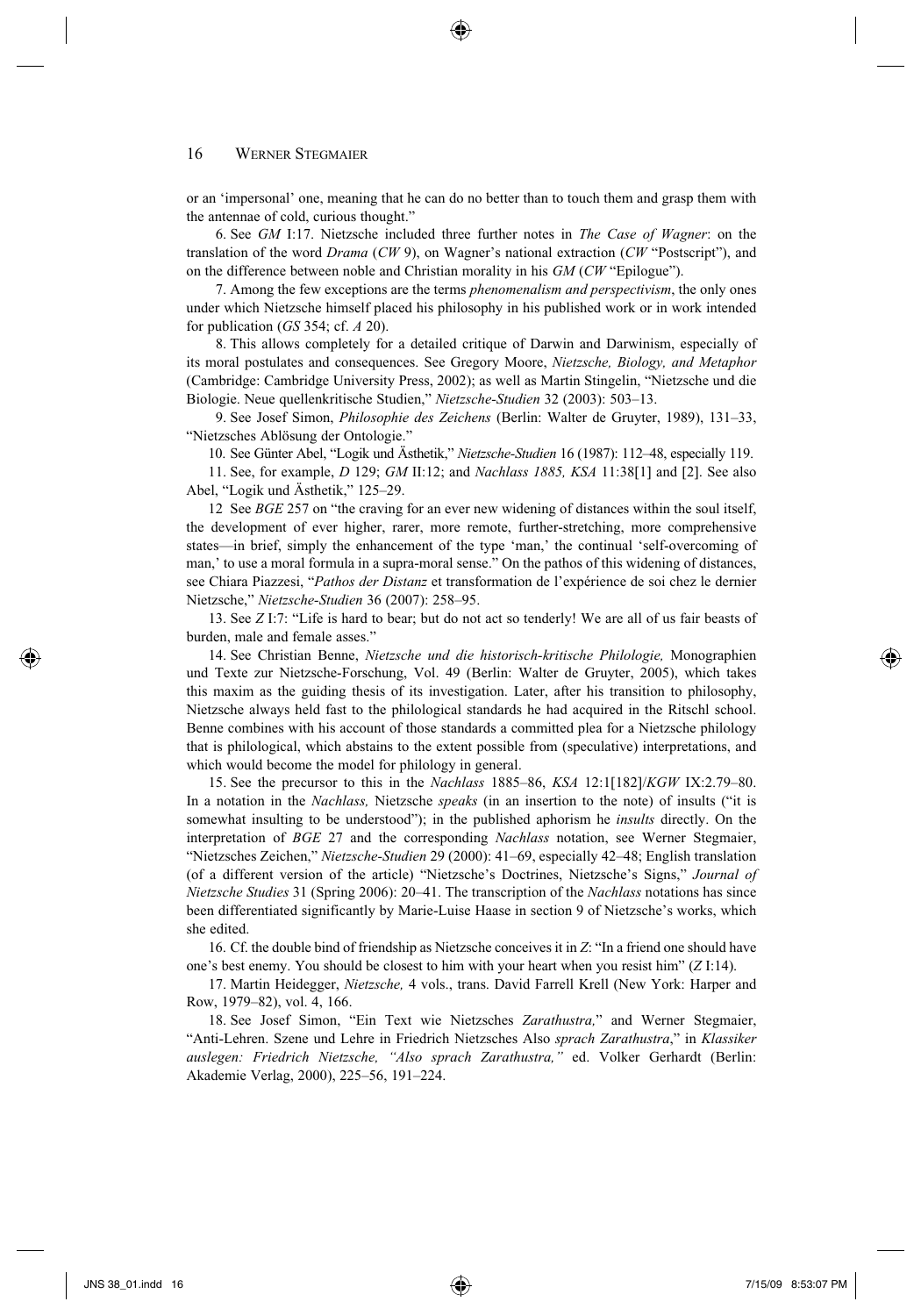19. See Werner Stegmaier, "'Philosophischer Idealismus' und die 'Musik des Lebens.' Zu Nietzsches Umgang mit Paradoxien. Eine kontextuelle Interpretation des Aphorismus Nr. 372 der *Fröhlichen Wissenschaft*," *Nietzsche-Studien* 33 (2004): 90–128, 96n26.

20 . See *TI* "Maxims" 26.

21 . Jean Granier, *Le problème de la vérité dans la philosophie de Nietzsche* (Paris: Éditions du Seuil, 1966); Wolfgang Müller-Lauter, *Nietzsche. Seine Philosophie der Gegensätze und die Gegensätze seiner Philosophie* (Berlin: Walter de Gruyter, 1971).

22 . See Werner Stegmaier, "[Heideggers] Auseinandersetzung mit Nietzsche I—Metaphysische Interpretation eines Anti-Metaphysikers," in *Heidegger-Handbuch. Leben—Werk—Wirkung,* ed. Dieter Thomä (Stuttgart: Metzler Verlag, 2003), 202–10.

23 . See John Richardson, *Nietzsche's System* (Oxford: Oxford University Press, 1996), as well as his *Nietzsche's New Darwinism* (Oxford: Oxford University Press, 2004). See also Hartwig Frank, "Nietzsches System nach John Richardson," *Nietzsche-Studien* 34 (2005): 409–19.

 24. See *Nachlass* 1888, *KSA* 13:14[61]: "To become master of the chaos that one is; to constrain his chaos to become form; to become necessity in form; to become logical, simple, unambiguous, mathematics; to become law: that is the great ambition here." Walter Kaufmann had already pointed this out in 1950; see his *Nietzsche*. *Philosopher, Psychologist, Antichrist,*  4th ed. (Princeton: Princeton University Press, 1974), 8, 12–18, 152–77. He did so contra Ernst Bertram's legend of "typical ambiguity" and contra Karl Jaspers's push for "contradictions" that "foiled" Nietzsche's thought in ways that illuminated existence. See Stegmaier, "'Philosophischer Idealismus' und die 'Musik des Lebens,'" 90–91.

 25. See Werner Stegmaier, "Diplomatie der Zeichen. Orientierung im Dialog eigener und fremder Vernunft," in *Fremde Vernunft. Zeichen und Interpretation IV,* ed. Josef Simon and Werner Stegmaier (Frankfurt am Main: Suhrkamp Verlag, 1998), 139–58, 147–48.

26 . See Werner Stegmaier, *Nietzsches* "*Genealogie der Moral*." *Werkinterpretationen*  (Darmstadt: Wissenschaftliche Buchgesellschaft, 1994), 70–88.

 27. See *EH* "Wise" 7: "I have never taken a step publicly that did not compromise me: that is *my* criterion of doing right." See also *Nachlass* 1885–86, *KSA* 12:2[79]: "My writings are very well defended: whoever betakes to them and thereby makes a mistake, as one who has no right to such books (making himself immediately ridiculous), he is driven by a little fit of rage to pour out his innermost and most ridiculous things: and who could fail to know what it is that always comes out!"

 28. The appropriate designation "notations" (*Notate*) is courtesy of Marie-Luise Haase. See Wolfram Groddeck, "'Vorstufe' und 'Fragment.' Zur Problematik einer traditionellen textkritischen Unterscheidung in der Nietzsche-Philologie," in *Textkonstitution bei mündlicher und schriftlicher Überlieferung*, ed. Martin Stern (Tübingen: Niemeyer Verlag, 1991), 165–75. See also Inga Gerike, "Les manuscrits et les chemins génétiques du *Voyageur et son ombre*," in *Hyper-Nietzsche. Modèle d'un hypertexte savant sur Internet pour la recherché en sciences humaines. Questions philosophiques, problèmes juridiques, outils informatiques,* ed. Paolo D'Iorio (Paris: Presses Universitaires de France, 2000), 129–62, 132–35.

29 . Heidegger, *Nietzsche*, 1:8. Heidegger continues: "What Nietzsche himself published during his creative life was always foreground" (*Nietzsche*, 1:9). He is responding to Alfred Baeumler, who disposed Nietzsche's philosophy decidedly for National Socialism. See Alfred Baeumler, ed., *Friedrich Nietzsche, Die Unschuld des Werdens. Der Nachlass, ausgewählt und geordnet von Alfred Baeumler* (Leipzig: Kröner Verlag, 1931), Vol. 1, "Zur Einführung," XXVIII–XXIV.

30 . See Maudemarie Clark, *Nietzsche on Truth and Philosophy* (Cambridge: Cambridge University Press, 1990).

(⊕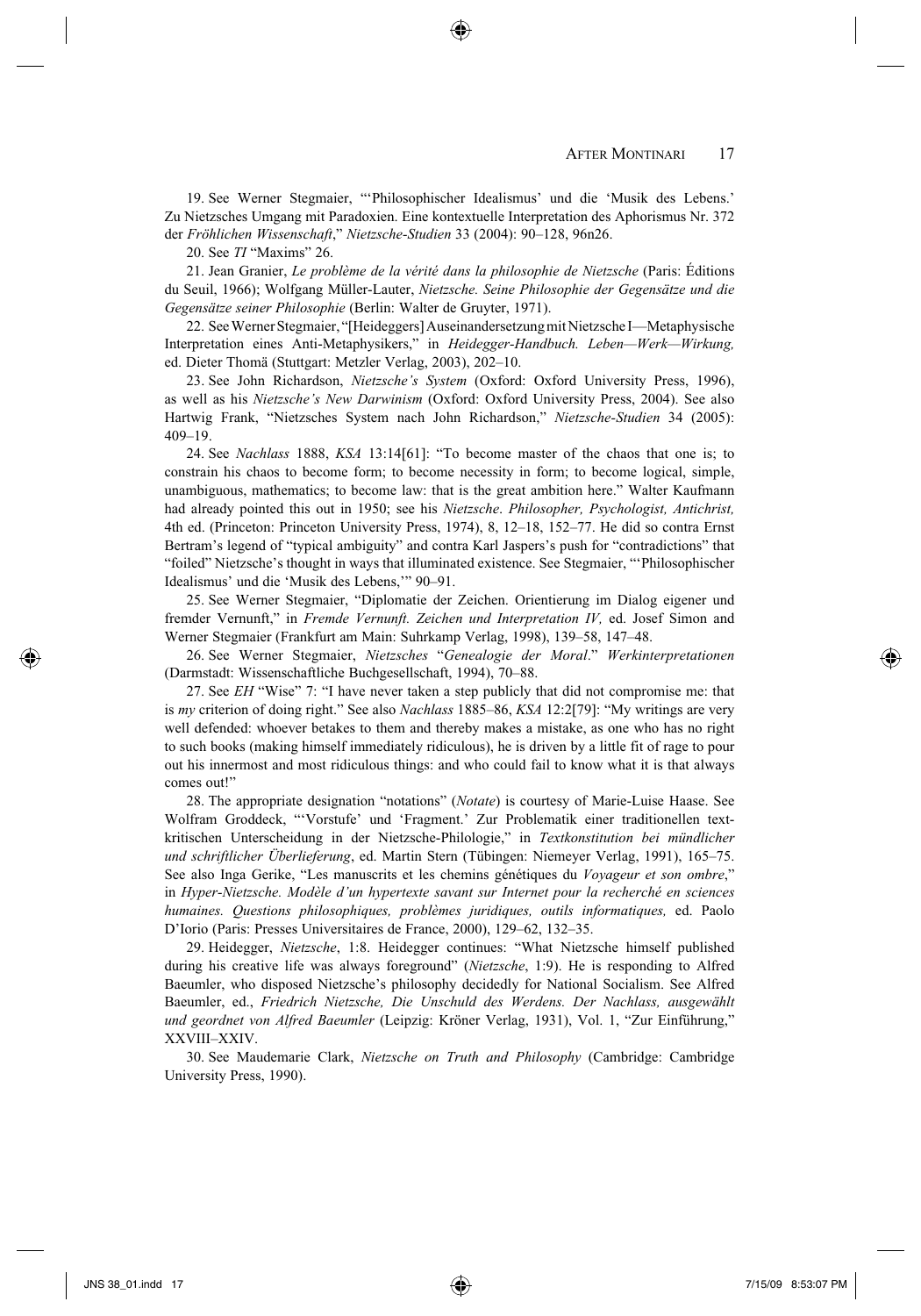31 . See the exemplary philological analysis of the *Dionysian Dithyrambs* in Wolfram Groddeck, *Friedrich Nietzsche*—"*Dionysos-Dithyramben*," 2 vols., Monographien und Texte zur Nietzsche-Forschung, Vol. 23/1–2 (Berlin: Walter de Gruyter, 1991). Benne's *Nietzsche und die historisch-kritische Philologie* understands itself "as the theory behind this praxis" (342).

 32. See Mazzino Montinari, *Nietzsche lesen* (Berlin: Walter de Gruyter, 1980), 1–9. He says that a "correct reading of Nietzsche" places "his works in an internal relationship to the *Nachlass*  and thus to Nietzsche's own development altogether" (*Nietzsche lesen*, 4).

33 . For criticism of Montinari's nonetheless arbitrary edition, see Wolfram Groddeck and Michael Kohlenbach, "Zwischenüberlegungen zur Edition von Nietzsches Nachlaß," *Text. Kritische Beiträge* 1 (1995): 21–39. See Beat Röllin, "Das Editionsprojekt 'Der späte Nietzsche,'" in *Nietzsche und Schopenhauer. Rezeptionsphänomen der Wendezeiten*, ed. Marta Kopij and Wojciech Kunicki (Leipzig: Leipziger Universitätsverlag, 2006), 399–411 (an abridged version of Beat Röllin, Marie-Luise Haase, René Stockmar, and Franziska Trenkle, "'Der späte Nietzsche'— Schreibprozeß und Heftedition," in *Schreibprozesse*, ed. Peter Hughes, Thomas Fries, and Tan Wälchli [Munich: Wilhelm Fink Verlag, 2007], in the series Zur Geneaologie des Schreibens, ed. Martin Stingelin). See also Beat Röllin and René Stockmar, "'Aber ich notire mich, für mich.'— Die IX. Abteilung der Kritischen Gesamtausgabe von Nietzsches Werken," *Nietzsche-Studien* 36 (November 2007): 22–40.

34 . Nietzsche's Zarathustra is famously drastic in this sense: "Whoever knows the reader will henceforth do nothing for the reader. Another century of readers—and the spirit itself will stink" (Z I:7). Cf. *Nachlass* notation 1882, *KSA* 10:3[1].162: "Whoever knows 'the reader' certainly does not write for readers anymore—but rather for himself, the writer." Cf. also notation 1887, *KSA* 12:9[188]: "I don't respect readers anymore: how could I write for readers? . . . But I make notes, for myself."

35 . See Gerd Schank, *"Rasse" und "Züchtung" bei Nietzsche*, Monographien und Texte zur Nietzsche-Forschung, Vol. 44 (Berlin: Walter de Gruyter, 2000); as well as Stegmaier, "Nietzsches Zeichen." Neither topic is confined exclusively to Nietzsche's notations, nor is his concept of interpretation. See Johann Figl, *Interpretation als philosophisches Prinzip. Friedrich Nietzsches universale Theorie der Auslegung im späten Nachlaß,* Monographien und Texte zur Nietzsche-Forschung, Vol. 7 (Berlin: Walter de Gruyter, 1982).

 36. Dieter Henrich, certainly an expert on metaphysics, has called it the "completing thought" of philosophy. See his "Was ist Metaphysik—was Moderne? Zwölf Thesen gegen Jürgen Habermas," in *Konzepte. Essays zur Philosophie in der Zeit* (Frankfurt am Main: Suhrkamp Verlag, 1987), 11–43, 13. It is in just this sense that Nietzsche repudiated metaphysics.

 37. See Martin Stingelin, "Aphorismus," in *Nietzsche-Handbuch. Leben—Werk—Wirkung,*  ed. Henning Ottmann (Stuttgart: Metzler Verlag, 2000), 185–87. See also the literature that is cited therein.

38 . See Tilman Borsche, "System und Aphorismus," in *Nietzsche und Hegel,* ed. Mihailo Djuric and Josef Simon (Würzburg: Königshausen und Neumann, 1992), 48–64.

39 . In *FEI* P:1 Nietzsche calls explicit systems "tables" that most teachers expected but which "the reader from whom I expect something" would have to do without.

40 . See Simon, *Philosophie des Zeichens* ("Das Problem systematischer Orientierung"): The "interconnectivity [of the aphorisms] renders superfluous any interpretation 'from outside,' and thus their breaking off at *any* point. The 'form' contains *actual* and not just suppositional wholeness, which is in itself enough and in that respect infinite. In the image of a circle of interpretation which 'eternally' returns to itself, the form is a 'form of eternity,' 'true infinity' in the Hegelian sense" (304–5). Nietzsche adds, in the cited passage: "I have given mankind the most profound book it possesses, my *Zarathustra*; shortly I shall give it the most independent" (*TI* "Skirmishes" 51). He evidently conceived of Z as a kind of aphorism book, as well.